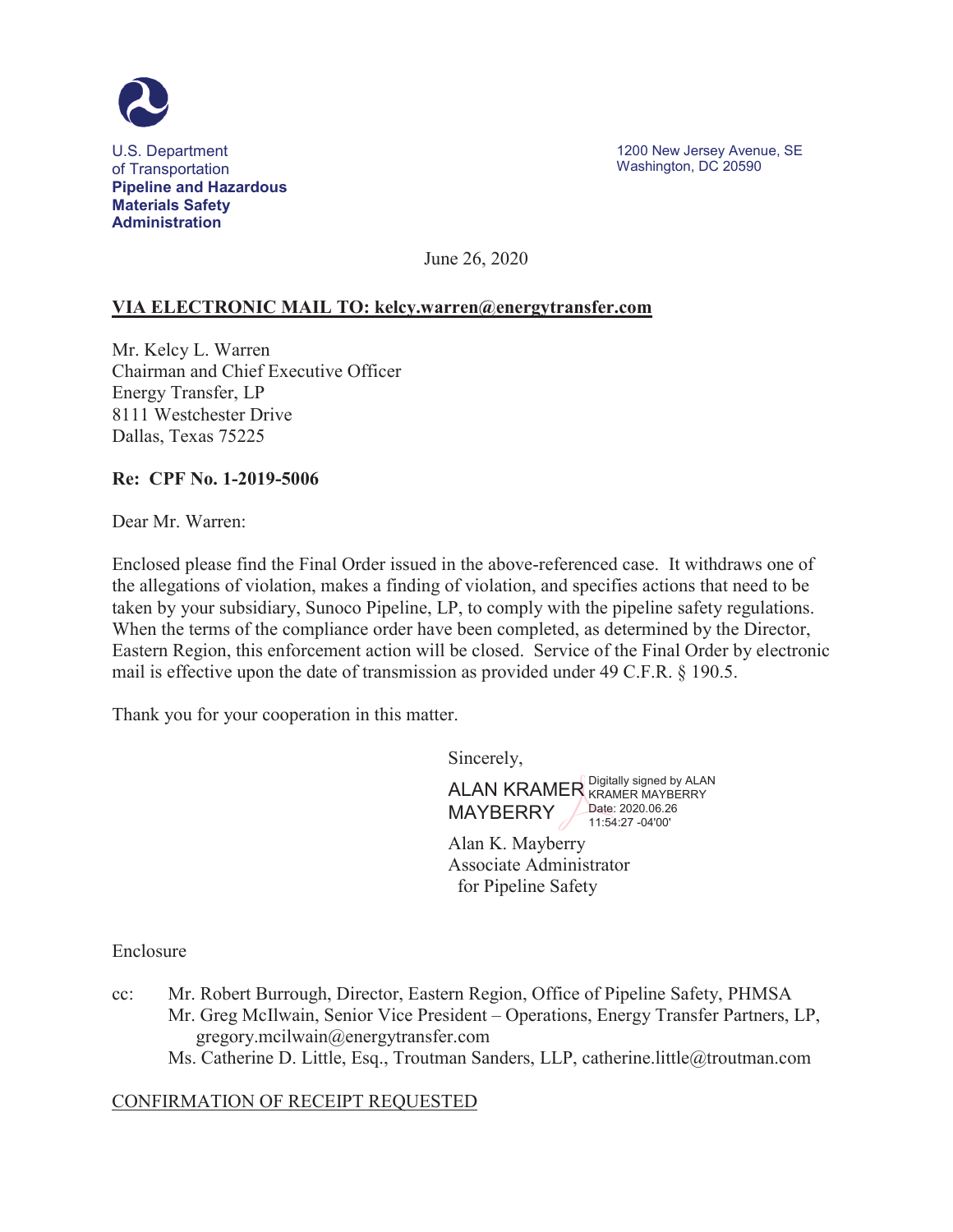## **U.S. DEPARTMENT OF TRANSPORTATION PIPELINE AND HAZARDOUS MATERIALS SAFETY ADMINISTRATION OFFICE OF PIPELINE SAFETY WASHINGTON, D.C. 20590**

**)** 

**)** 

| In the Matter of            |  |
|-----------------------------|--|
|                             |  |
| <b>Sunoco Pipeline, LP,</b> |  |

 $\mathcal{L}=\{1,2,3,4,5\}$ 

 **a subsidiary of Energy Transfer, LP, )** 

**Sunoco Pipeline, LP, ) CPF No. 1-2019-5006**

### **Respondent. ) \_\_\_\_\_\_\_\_\_\_\_\_\_\_\_\_\_\_\_\_\_\_\_\_\_\_\_\_\_\_\_\_\_\_\_\_)**

#### **FINAL ORDER**

On various dates from August through November, 2018, pursuant to 49 U.S.C. § 60117, a representative of the Pipeline and Hazardous Materials Safety Administration (PHMSA), Office of Pipeline Safety (OPS), conducted an on-site pipeline safety inspection of the facilities and records of Sunoco Pipeline, LP (Sunoco or Respondent) for the GRE Flow Reversal/Repurposing Project on the Mariner East 2 pipeline system located in Pennsylvania (the GRE Project). Sunoco Pipeline, LP operates approximately 5,851 miles of hazardous liquid pipelines and other assets in 11 states and is a subsidiary of Energy Transfer, LP.<sup>1</sup>

As a result of the inspection, the Director, Eastern Region, OPS (Director), issued to Respondent, by letter dated May 17, 2019, a Notice of Probable Violation and Proposed Compliance Order (Notice). In accordance with 49 C.F.R. § 190.207, the Notice proposed finding that Sunoco had committed two violations of 49 C.F.R. Part 195 and proposed ordering Respondent to take certain measures to correct the alleged violations.

Sunoco responded to the Notice by letter dated June 20, 2019 (Response). In its Response, Sunoco contested the allegations and requested a hearing. A hearing was subsequently held on November 7, 2019, in West Trenton, New Jersey before a PHMSA Presiding Official. At the hearing, Respondent was represented by counsel. Respondent provided additional written material prior to the hearing on October 28, 2019 (Pre-hearing submission), and following the hearing on December 28, 2019 (Post-hearing submission). The Director submitted a recommendation on January 21, 2020 (Recommendation).<sup>2</sup>

 1 Pipeline Safety Violation Report (Violation Report), (May 21, 2019) (on file with PHMSA), at 1; Energy Transfer website, *available at* <https://www.energytransfer.com/ownership-structure>(last accessed June 16, 2020).

 submit these items was made or granted, these submissions were disregarded. <sup>2</sup> Respondent submitted a reply to the Director's recommendation on February 10, 2020, to which OPS submitted an objection on February 18, 2020. Because the record in this proceeding was closed by this time and no request to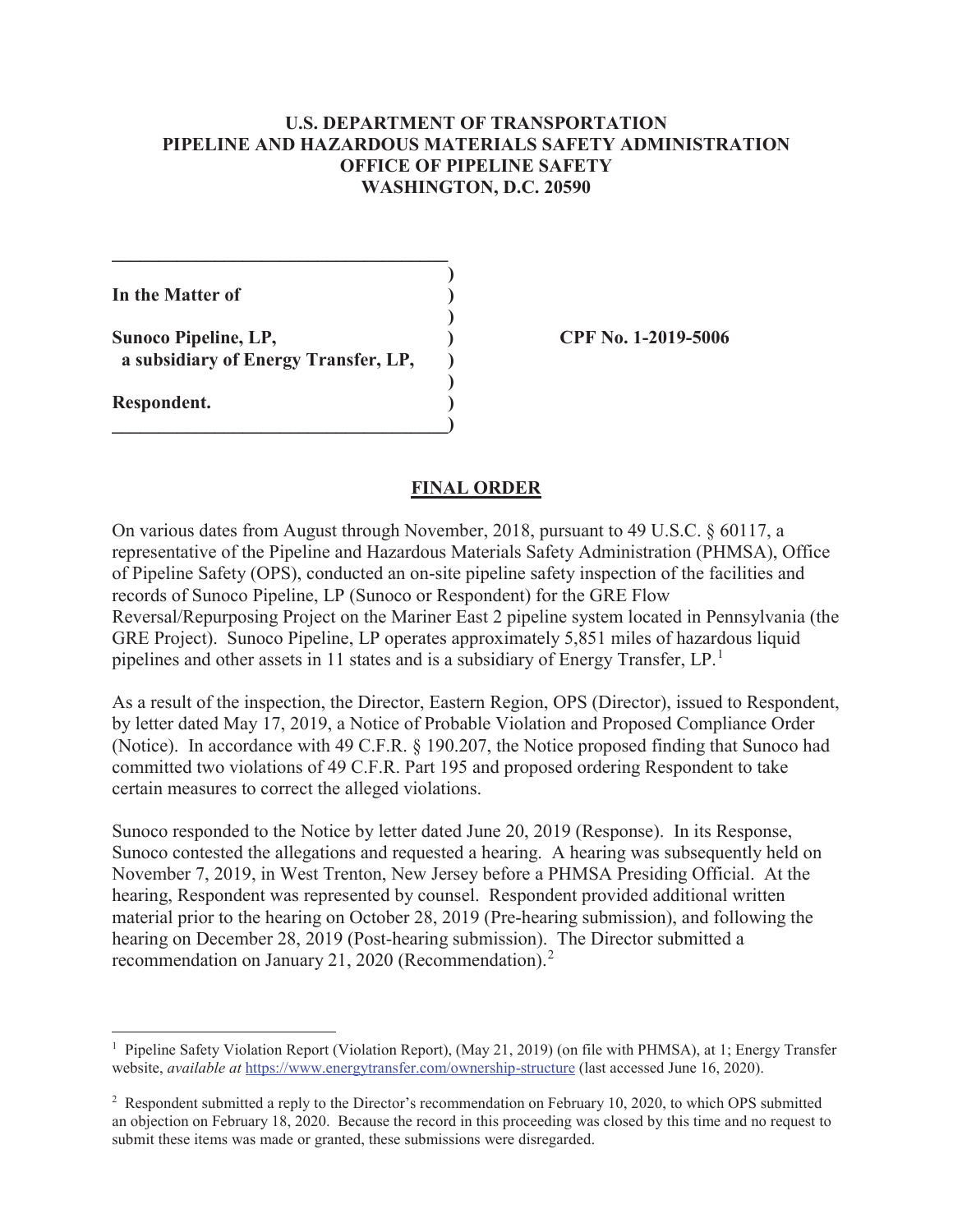# **FINDING OF VIOLATION**

The Notice alleged that Respondent violated 49 C.F.R. Part 195, as follows:

**Item 1:** The Notice alleged that Respondent violated 49 C.F.R. § 195.106(b), which states:

## **§ 195.106 Internal design pressure.**

 $(a)$  ...

 strength. If the specified minimum yield strength is not known, the yield (b) The yield strength to be used in determining the internal design pressure under paragraph (a) of this section is the specified minimum yield strength to be used in the design formula is one of the following:

 of ANSI/API Spec 5L (incorporated by reference, see §195.3) on randomly (1)(i) The yield strength determined by performing all of the tensile tests selected specimens with the following number of tests:

| Pipe size                                                                                             | No. of tests                   |
|-------------------------------------------------------------------------------------------------------|--------------------------------|
| Less than $6\frac{5}{8}$ in (168 mm) nominal<br>outside diameter.                                     | One test for each 200 lengths. |
| $6\frac{5}{8}$ in through $12\frac{3}{4}$ in (168 mm)<br>through 324 mm) nominal outside<br>diameter. | One test for each 100 lengths. |
| Larger than $12\frac{3}{4}$ in (324 mm)<br>nominal outside diameter.                                  | One test for each 50 lengths.  |

The Notice alleged that Respondent violated 49 C.F.R. § 195.106(b) by failing to conduct sufficient random tensile tests to determine the internal design pressure of certain pipeline segments undergoing a change in maximum operating pressure (MOP) where the specified minimum yield strength (SMYS) was not known. Specifically, the Notice alleged that the SMYS was not known because the historical records Respondent used to establish that the 12 inch pipe was Grade B pipe having a SMYS of 35,000 should have been supplemented with additional historical records that validated these records.

In its Response and at the hearing, Sunoco strongly disagreed with OPS and stated that the allegation should be withdrawn. Respondent explained that the pipe grade and SMYS was known by Respondent from records it inherited from a predecessor company. These records included an August 1969 system map prepared by Atlantic Pipe Line Corporation; a December 1967 Atlantic Pipe Data Sheet; and a 1989 Line Testing Committee Report from Sun Pipe Line Company, a subsequent owner of the GRE Segment.<sup>3</sup> All of these records indicated that the GRE Segment is Grade B seamless pipe.

OPS maintained that the records provided by Respondent were insufficiently validated for the pipe grade and SMYS to be considered "known" by Respondent and pointed out that the original 1937 manufacturing records did not include mill test reports. In the Notice, OPS quoted

<sup>3</sup> Prehearing submission, Exhibits 6-8.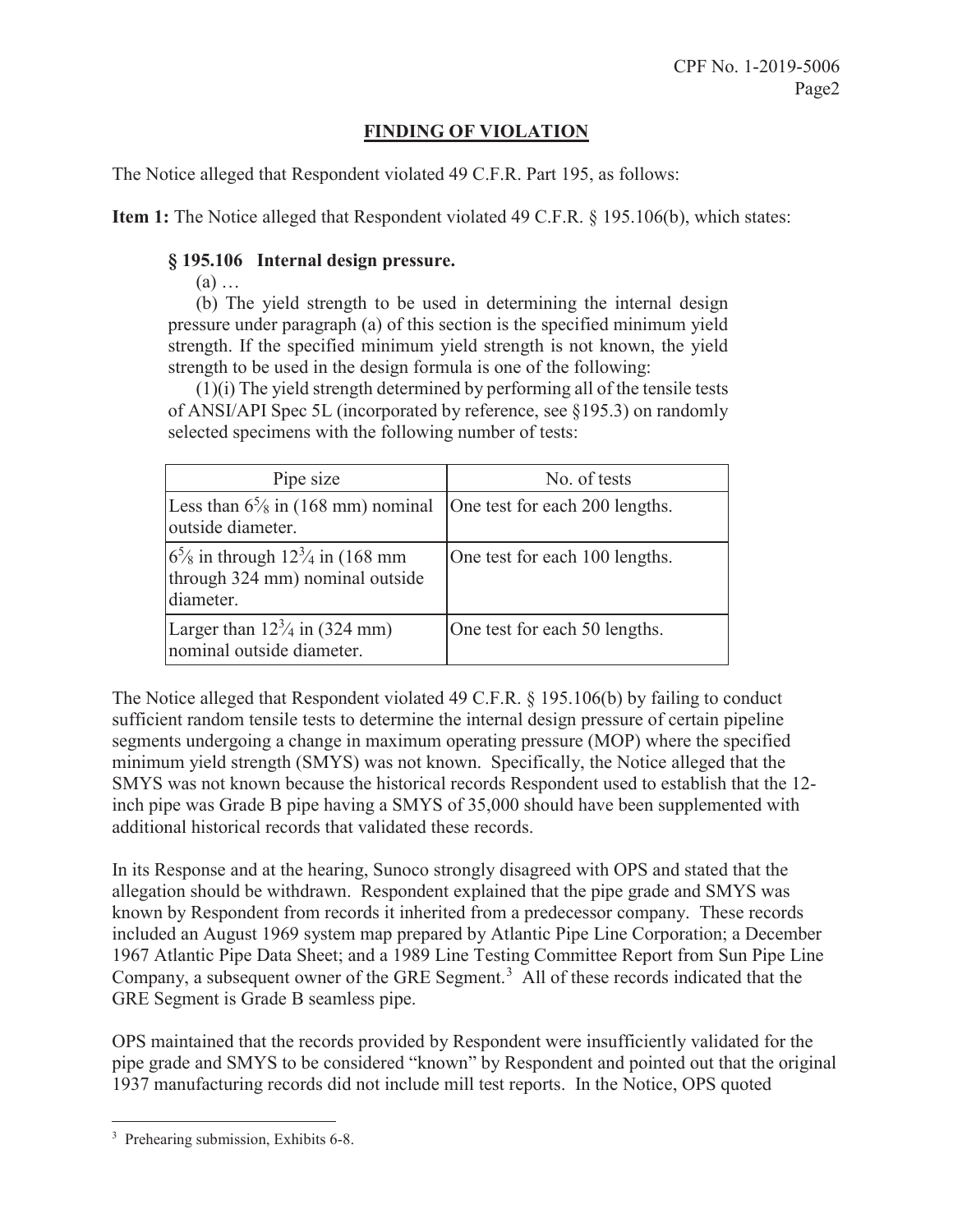<span id="page-3-0"></span>extensively from two advisory bulletins published by OPS concerning verification of records.<sup>4</sup> [the] pipeline. Certain high-risk pipelines merit a greater level of due diligence."<sup>5</sup> Citing Advisory Bulletin ADB-2014-04, the Notice stated that operators should validate material and strength test records for all affected segments of pipe as reminded in Advisory Bulletin ADB-12-06 which stated, "If the operator is missing records, they should create and implement a plan to obtain material documentation. If mechanical and/or chemical properties (mill test reports) are missing, the plan should require destructive tests to confirm material properties of

hearing that the pipeline had been documented, maintained, and treated as Grade B pipe.<sup>8</sup> "known" in the context of 49 C.F.R.  $\S$  195.106(b).<sup>9</sup> The issue to be determined in this case is whether the records produced by Respondent were sufficient to draw the conclusion that the pipe grade and SMYS were "known." As Sunoco noted, the term "known" is not defined in the Part 195 regulations. In interpreting undefined regulatory terms, we look to the common dictionary definition. Merriam-Webster's dictionary defines "known" to mean "generally recognized."<sup>6</sup> Respondent produced an August 1969 system map prepared by Atlantic Pipe Line Corporation; a December 1967 Atlantic Pipe Data Sheet; and a 1989 Line Testing Committee Report from Sun Pipe Line Company, a subsequent owner of the GRE Segment.<sup>7</sup> All of these records indicated that the GRE Segment is Grade B seamless pipe. Sunoco provided copies of these records and OPS did not question their authenticity. In addition, Respondent's Senior Manager of Pipeline Integrity testified at the Respondent maintained that the grade and SMYS of the pipeline in question was actually

Having considered these arguments, the preponderance of the evidence shows that Respondent had adequately documented that the segment of pipe in question was Grade B with a SMYS of 35,000 psi. The Region's justification for demanding that the operator perform additional, random tensile testing was neither necessary nor reasonable in light of the operator's production of adequate documentation demonstrating its knowledge and confidence about the internal design pressure specifications for the pipeline segments at issue in this case. Based upon the foregoing, I hereby order that Item 1 of the Notice be withdrawn.

**Item 2:** The Notice alleged that Respondent violated 49 C.F.R. § 195.440(c), which states:

### **§ 195.440 Public awareness.**

 $(a)$  ...

(c) The operator must follow the general program recommendations,

<sup>&</sup>lt;sup>4</sup> Notice, at 3.

<sup>5</sup> 77 FR 26822 (May 7, 2012). Advisory bulletins are a form of guidance and are not enforceable.

 <sup>6</sup>*See* [https://www.merriam-](https://www.merriam) [webster.com/dictionary/known](https://webster.com/dictionary/known).

<sup>7</sup> Prehearing submission, Exhibits 6-8.

<sup>8</sup> Hearing transcript, at 29.

 actual yield strength ended up being consistent with Respondent's understanding from its records that the pipe was <sup>9</sup> It is also notable that when tensile testing was voluntarily conducted on the 12-inch piping, the results for the Grade B with specified 35,000 psi yield strength, and the MOP of the pipeline was never out of compliance with the Part 195 regulations.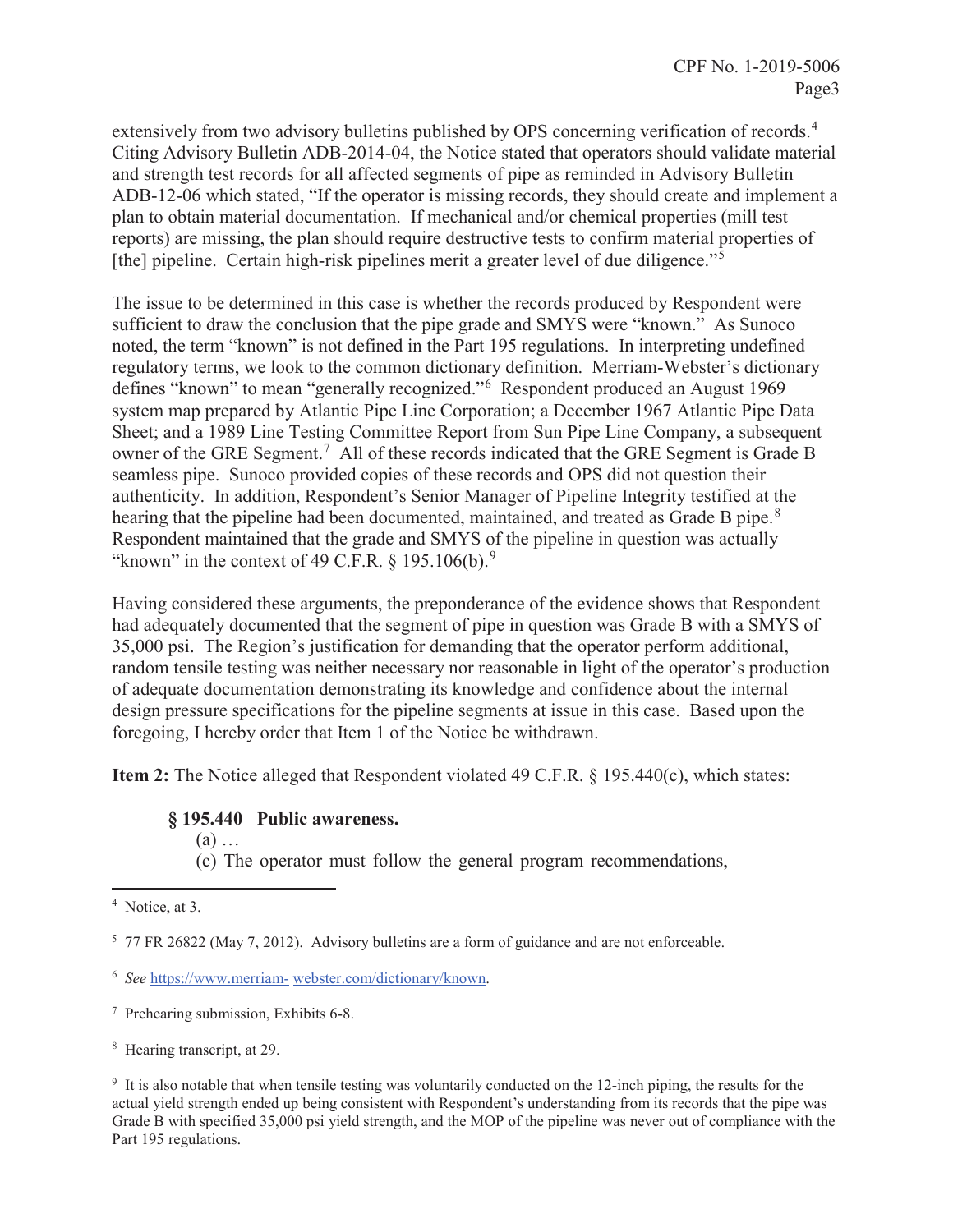including baseline and supplemental requirements of API RP 1162, unless the operator provides justification in its program or procedural manual as to why compliance with all or certain provisions of the recommended practice is not practicable and not necessary for safety.

The Notice alleged that Respondent violated 49 C.F.R. § 195.440(c) by failing to follow the public awareness program requirements of API RP 1162.10 Specifically, the Notice alleged that Respondent failed to tailor its communications coverage area to fit its particular pipeline, location, and potential impact consequences.

 Accordingly, after considering all of the evidence and the legal issues presented, I find Following the hearing, Sunoco stated that it was no longer contesting this allegation. that Respondent violated 49 C.F.R.  $\S$  195.440(c) by failing to follow the public awareness program requirements of API RP 1162.

This finding of violation will be considered a prior offense in any subsequent enforcement action taken against Respondent.

# **COMPLIANCE ORDER**

The Notice proposed a compliance order with respect to Items 1 and 2 in the Notice for alleged violations of 49 C.F.R. §§ 195.106(b), and 195.440(c), respectively. Under 49 U.S.C. § 60118(a), each person who engages in the transportation of hazardous liquids or who owns or operates a pipeline facility is required to comply with the applicable safety standards established under chapter 601. With regard to the alleged violation of  $\S$  195.106(b) (Item 1), as discussed above, this allegation has been withdrawn. Therefore, the compliance terms proposed in the Notice for Item 1 are also withdrawn.

As for the remaining compliance terms regarding the violation of  $\S$  195.440(c) (Item 2), pursuant to the authority of 49 U.S.C. § 60118(b) and 49 C.F.R. § 190.217, Respondent is ordered to take the following actions to ensure compliance with the pipeline safety regulations applicable to its operations:

> 1. With respect to the violation of § 195.440(c) (**Item 2**), within 60 days of receipt of this Final Order, Respondent must:

a. Modify its Public Awareness Plan (PAP) applicable to the new ME2 pipeline, including any temporary reversal and repurposed portions of the existing 12 inch PTBR to MNTL pipeline and any components of the new 16-inch ME2X pipeline which will be utilized to facilitate transportation of HVLs. Sunoco shall expand its communication coverage area for Stakeholder Audience Identification, as defined by API RP 1162, consistent with areas of potential impact for their pipeline facilities. Sunoco shall also update its PAP to reflect communication buffer area(s) and information on how buffer(s) were determined and/or rational for selection.

<sup>&</sup>lt;sup>10</sup> API RP 1162 is incorporated by reference in Part 195, see  $\S$  195.3.